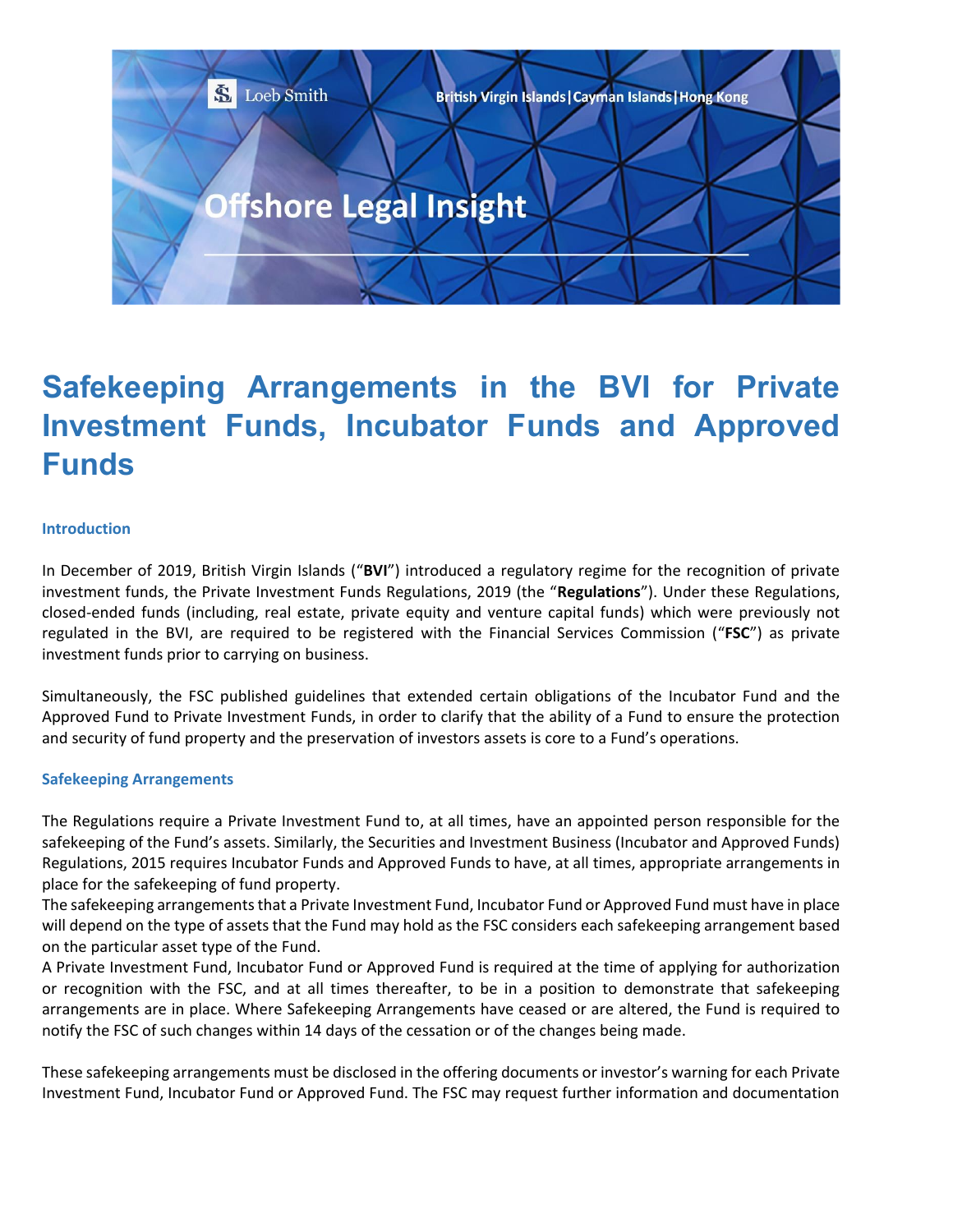to confirm that the safekeeping arrangements are in place when the application for authorization or recognition is made, or at any time thereafter.

The FSC has divided the type of assets and the corresponding safekeeping arrangements that are required as follows.

### **Investments in Financial Instruments**

Where a Private Investment Fund, Incubator Fund or Approved Fund invests in financial instruments such as stocks, bonds, futures, contracts for difference, options, etc., the Fund should maintain appropriate safekeeping arrangements with an appropriately licensed and/or qualified person with expertise in dealing in such assets. Normally, this person can be a traditional custodian, but administrators and other functionaries or service providers may be engaged for these purposes. A Private Investment Fund, Incubator Fund or Approved Fund may also establish such an arrangement with a prime broker that establishes custodial arrangements for the transactions being undertaken on behalf of its Fund clients.

### **Investments in Tangible Assets**

Where a Private Investment Fund, Incubator Fund or Approved Fund invests in tangible assets such as land, real estate, equipment, private equity, etc., a traditional custodian or prime broker is not required. However, a Private Investment Fund, Incubator Fund or Approved Fund must ensure that it appoints a person that has the responsibility of securing that documentation with respect to the Fund's ownership of such assets is maintained and safeguarded according to the Regulations. The Private Investment Fund, Incubator Fund or Approved Fund must warrant that such person has sufficient expertise and resources to carry out the function.

#### **Investment in Other Funds**

Where a Private Investment Fund, Incubator Fund or Approved Fund operates as a feeder fund (or sub-fund) in a master/feeder fund structure or operates in a fund of funds structure and places all its investments in another fund or in a number of funds, the Private Investment Fund, Incubator Fund or Approved Fund must make sure that a person is responsible for ensuring that the underlying fund or funds have appropriate (i.e. depending on the relevant asset class) custodial or safekeeping arrangements in place in relation to the underlying fund assets and that they understand these arrangements. This person would also be responsible for monitoring the investments in, and redemptions from, the underlying funds.

**This publication is intended to merely provide a brief overview and general guidance only and is not intended to be a substitute for specific legal advice or a legal opinion.** 

*For specific legal advice on the safekeeping arrangements for BVI Funds, please contact your usual Loeb Smith attorney or:*

- E: [gary.smith@loebsmith.com](mailto:gary.smith@loebsmith.com)
- E: [elizabeth.kenny@loebsmith.com](mailto:elizabeth.kenny@loebsmith.com)
- E: [vivian.huang@loebsmith.com](mailto:vivian.huang@loebsmith.com)

# **SERVING CLIENTS GLOBALLY**